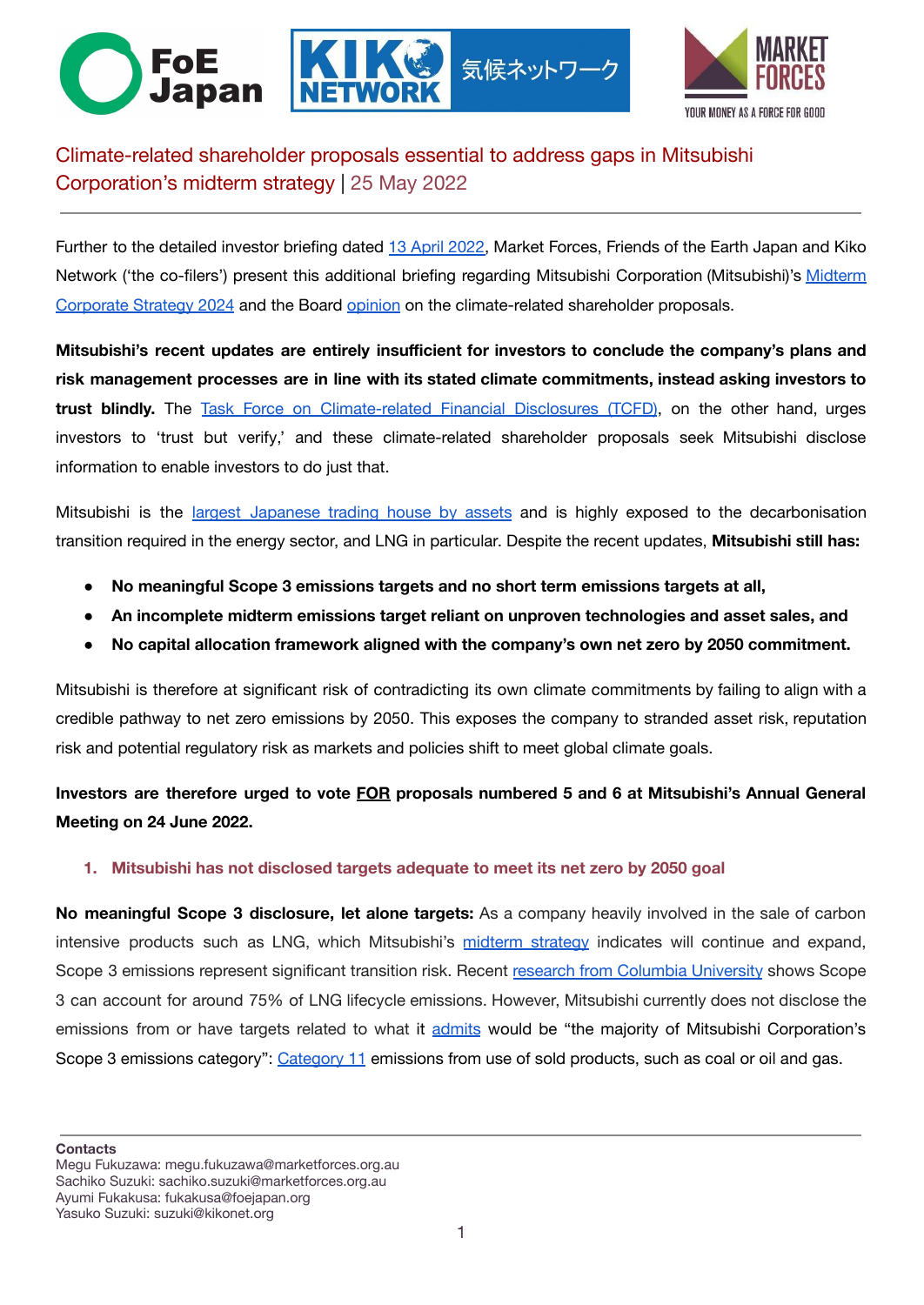**No short term targets:** Mitsubishi's target to [halve](https://www.mitsubishicorp.com/jp/en/carbon-neutral/pdf/20211018.pdf) emissions by 2031 only includes Scope 1 and 2 emissions, and a limited subset of its Scope 3 emissions (Category 15: Investments). Mitsubishi has no target set for earlier than March 2031, although many investors are required to set [2025 interim emissions targets](https://www.unepfi.org/net-zero-alliance/resources/target-setting-protocol-second-edition/).

**Existing targets are inadequate:** At present, Mitsubishi's [reduction](https://www.mitsubishicorp.com/jp/en/pr/archive/2021/html/0000047907.html) targets rely in part on asset sales and fuel switching to blue hydrogen or ammonia, although it is impossible to conclude that this will aid in meeting the global goal of net zero emissions by 2050. Asset sales do not ensure emission reductions in the real world, simply passing on responsibility for emissions to another entity. Peer [reviewed](https://onlinelibrary.wiley.com/doi/full/10.1002/ese3.956) research has found "the greenhouse gas footprint of blue hydrogen is more than 20% greater than burning natural gas or coal for heat," even assuming effective carbon capture and storage (CCUS), which has not been proven at scale.

### **2. Mitsubishi says it is making decisions based on net zero aligned assumptions - why won't it disclose them?**

Mitsubishi's midterm strategy does not disclose the assumptions which form the basis of its new governance and risk management framework to ensure its businesses are aligned with a net zero by 2050 scenario. These are precisely the assumptions that investors need to understand in order to evaluate the climate risk inherent in [Mitsubishi's net zero by 2050 plan](https://www.mitsubishicorp.com/jp/en/carbon-neutral/pdf/20211018.pdf) because:

- **Mitsubishi's risk assessment makes unexplained departures from established net zero by 2050 [scenarios](https://www.iea.org/reports/net-zero-by-2050)**, notably by assuming LNG [demand](https://mitsubishicorp.disclosure.site/en/themes/113#916) in Asia to remain "firm for the time being." LNG faces increasing transition risk in a decarbonising world. 62% of global net renewable capacity additions in 2020 had [lower](https://www.irena.org/-/media/Files/IRENA/Agency/Publication/2021/Jun/IRENA_Power_Generation_Costs_2020_Summary.pdf?la=en&hash=A27B0D0EF33A68679066E30E507DEA0FD99D9D48) costs than the cheapest fossil fuel source - a share likely to have risen in the intervening months with surging coal and gas prices. Investors therefore need to understand Mitsubishi's assumptions to gauge the company's resilience in a low-carbon world.
- Where Mitsubishi's proposed emissions reductions are **reliant on ammonia co-firing** in coal-fired power plants **and CCUS**, it is crucial for Mitsubishi to disclose its assumptions if the company wants investors to believe these technologies are viable to contribute to such reductions.
- The **emissions targets and assumptions requested in the proposal are based on investor expectations** as outlined by the [TCFD,](https://assets.bbhub.io/company/sites/60/2021/07/2021-Metrics_Targets_Guidance-1.pdf) [Climate](https://www.climateaction100.org/approach/the-three-asks/) Action 100+, the Net Zero Framework of the [Paris](https://www.parisalignedinvestment.org/media/2021/10/Net_Zero_Investment_Framework_final.pdf) Aligned [Investment](https://www.parisalignedinvestment.org/media/2021/10/Net_Zero_Investment_Framework_final.pdf) Initiative, and Investor [Expectations](https://sarasinandpartners.com/wp-content/uploads/2020/11/Investor-Expectations-for-Paris-aligned-Accounts.pdf) for [Paris-aligned](https://sarasinandpartners.com/wp-content/uploads/2020/11/Investor-Expectations-for-Paris-aligned-Accounts.pdf) Accounts (see details in [April](https://www.marketforces.org.au/wp-content/uploads/2022/04/2022-04-Mitsubishi-investor-briefing-EN.pdf) 2022 [investor](https://www.marketforces.org.au/wp-content/uploads/2022/04/2022-04-Mitsubishi-investor-briefing-EN.pdf) briefing, Table 3). Moreover, **companies operating in the same markets as Mitsubishi, are already providing disclosure being sought**, such as [BP](https://www.bp.com/content/dam/bp/business-sites/en/global/corporate/pdfs/investors/bp-annual-report-and-form-20f-2021.pdf), [Shell](https://reports.shell.com/annual-report/2021/_assets/downloads/shell-annual-report-2021.pdf), and [Santos](https://www.santos.com/wp-content/uploads/2022/03/Santos-2022-Climate-Change-Report_web.pdf).
- **3. What is known about Mitsubishi's current exposure indicates significant climate risk**

**None of the disclosures in Mitsubishi's midterm strategy or board opinion change or restrict its plans to increase transaction risk exposure by pursuing new gas projects.**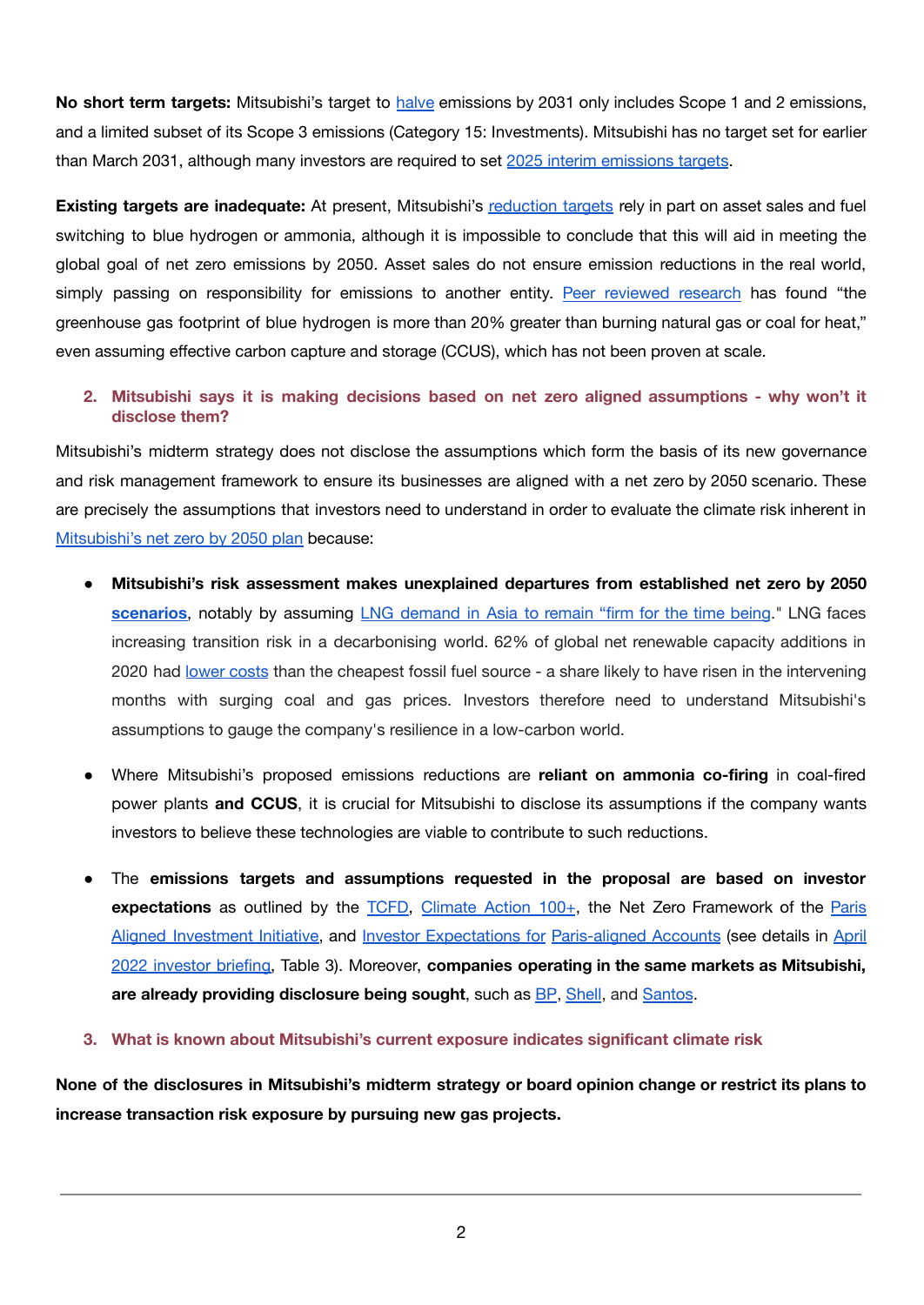The International Energy Agency (IEA) finds in its Net Zero [Emissions](https://www.iea.org/reports/net-zero-by-2050) by 2050 Scenario (NZE2050) there is no room for new oil and gas fields, significant stranded asset risk for LNG facilities, and that gas use for power must rapidly decline, even in light of the [current](https://www.iea.org/commentaries/what-does-the-current-global-energy-crisis-mean-for-energy-investment) energy crisis. Yet Mitsubishi is pursuing new projects to significantly expand its LNG operations, and has no policies to rule out or in any way restrict their development.

| <b>NZE2050 conclusions</b>                                                                                                                               | <b>Mitsubishi policies</b>                                                                                 | <b>Mitsubishi practice</b>                                                                                                                                                                                                                                                                                                               |
|----------------------------------------------------------------------------------------------------------------------------------------------------------|------------------------------------------------------------------------------------------------------------|------------------------------------------------------------------------------------------------------------------------------------------------------------------------------------------------------------------------------------------------------------------------------------------------------------------------------------------|
| "Beyond projects already<br>committed as of 2021, there are no<br>new oil and gas fields approved for<br>development in our pathway.".                   | No policy to rule out or<br>in any way restrict<br>development of new oil<br>and gas fields.               | Along with project partners, Mitsubishi plans to<br>develop the new Udabari gas field and raise<br>output at the Vorwata gas field to expand the<br>Tangguh LNG project in Indonesia.                                                                                                                                                    |
| "Also not needed are many of the<br>liquefied natural gas (LNG)<br>liquefaction facilities currently<br>under construction or at the<br>planning stage." | No policy to rule out or<br>in any way restrict<br>development of new<br>LNG projects.                     | . Plans to increase LNG liquefaction capacity (on<br>an equity share basis) by roughly 20% from<br>12mtpa currently to 14.6mtpa by the mid 2020s.<br>Recently received a loan to develop LNG<br>Canada, a major polluting LNG terminal,<br>objected to by the First Nations people whose<br>traditional lands this project would impact. |
| Absolute emissions from oil and<br>gas fall by 23% from 2020-2030<br>(oil 27%, gas 17%).                                                                 | No Scope 3 emissions<br>target related to<br>emissions from the end<br>use of its oil and gas<br>products. | Currently bidding on or sponsoring two LNG<br>import terminals in <b>Bangladesh</b> and two<br>proposed LNG to power projects in Vietnam.<br>With an expected life of 25 years, these projects<br>will be emitting carbon and processing<br>carbon-intensive LNG to 2050 and beyond.                                                     |

#### **4. Articles of incorporation amendments are the sole legal pathway for climate-related proposals**

The [opinion](https://www.mitsubishicorp.com/jp/en/pr/archive/2022/files/0000049102_file1.pdf) of Mitsubishi's Board of Directors questions whether amendments to the articles of incorporation are appropriate for these forms of shareholder proposals. However the opinion ignores the fact that such amendments are the sole [legal](https://www.clientearth.org/media/za2htevt/shareholder-proposal-on-climate-in-japan.pdf) pathway climate-related resolutions can take to avoid being rejected under the *Companies Act*, and the proposals in no way limit the directors' ability to exercise business judgment enshrined in Japanese corporate law. **The legal effect of these shareholder proposals is the same as "special resolutions" on climate change filed and passed at UK companies** including Barclays, [BP](https://www.climateaction100.org/news/climate-change-resolution-at-bp-agm-from-climate-action-100-investors-passes-with-over-99-shareholder-support/) (99% support in 2019), Royal Dutch Shell, Rio Tinto and Anglo American, which take [binding](https://www.clientearth.org/media/za2htevt/shareholder-proposal-on-climate-in-japan.pdf) effect as part of the companies' constitutions.

Moreover, if, as the opinion claims, Mitsubishi's current initiatives meet the requests for disclosure made by the proposal, the company should have no issue adopting the shareholder proposals.

**For the reasons above, we urge investors to vote for these proposals at Mitsubishi's Annual General Meeting on June 24 for the company to maintain and increase its long-term corporate value.**